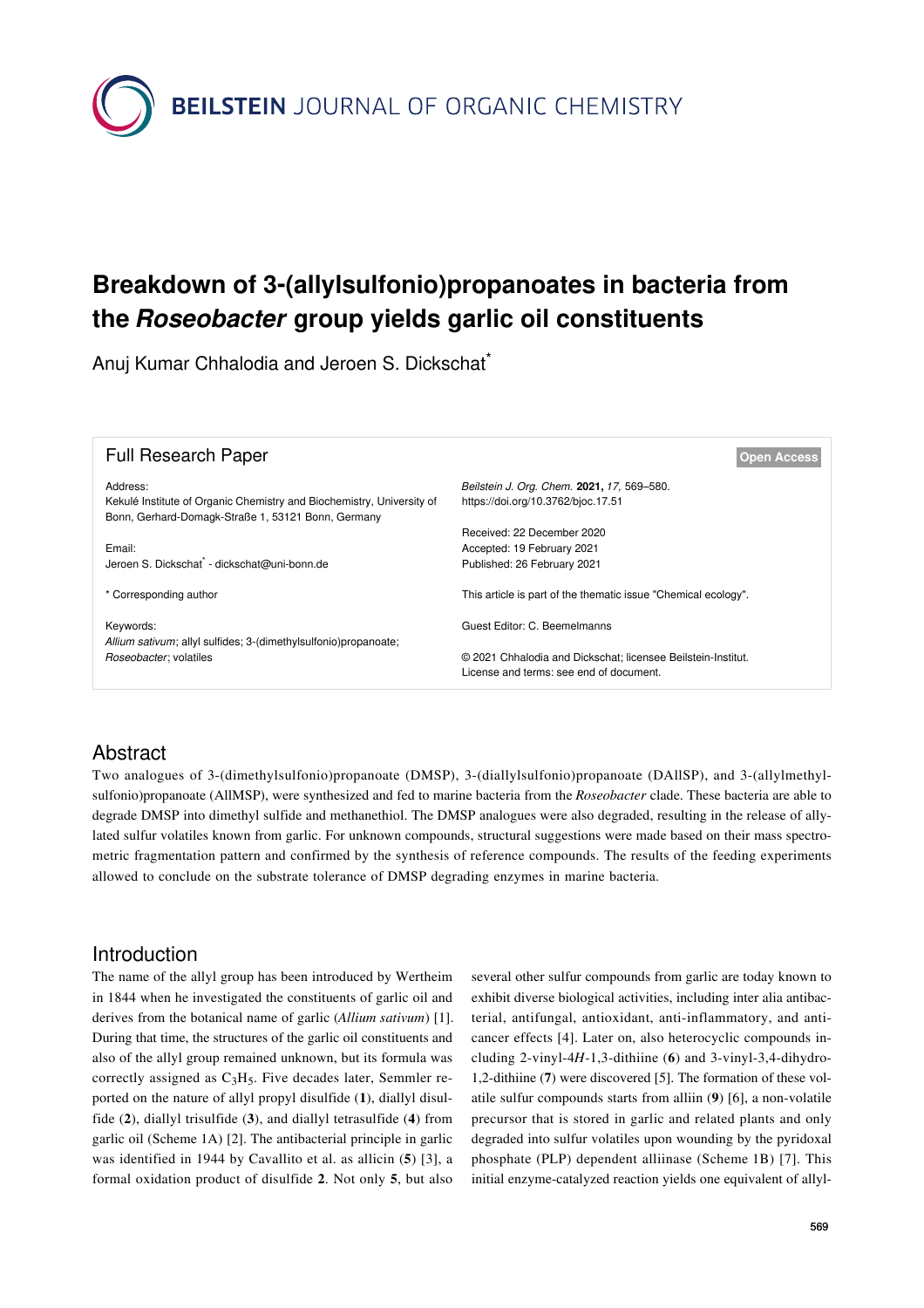<span id="page-1-0"></span>

sulfenic acid (**10**), pyruvic acid (**11**), and ammonia from **9**, followed by a series of proposed spontaneous reactions [\[5,8\]](#page-10-4). Through these transformations, acid **10** can undergo a dimerization with elimination of water to allicin (**5**). The hydrolysis of **5** results in allylsulfinic acid (**12**) and allyl thiol (**13**), the latter of which can react with another molecule of **5** to yield **10** and **2**. Alternatively, **5** can decompose to **10** and thioacroleine (**14**) by a Cope elimination, which explains the formation of the heterocycles **6** and **7** by dimerization through a  $[4 + 2]$ cycloaddition [\[5\]](#page-10-4). Compounds **6** and **7** were also reported to be formed from **5** during gas chromatographic (GC) analysis by an unknown mechanism [\[9\]](#page-10-7) (**7** was confused with its double bond regioisomer 3-vinyl-3,6-dihydro-1,2-dithiine (**8**) in this study [\[5\]](#page-10-4)). Under these conditions the formation of the heterocyclic disulfides **7** and **8** may not involve a dimerization of **14**, as a  $[4 + 2]$  cycloaddition is not a preferred gas-phase reaction.

The ecology of marine bacteria in their interaction with algae is particularly interesting in which the bacteria can promote the algal growth, but can also kill their host [\[10,11\]](#page-10-8). For both processes, the phytohormone indole-3-acetic acid is used as a messenger molecule [\[10\]](#page-10-8). For the macroalga *Ulva mutabilis* the presence of bacteria from the *Roseobacter* group is even mandatory for proper algal development, and 3-(dimethylsulfonio)propanoate (DMSP) is used as a chemotactic signal by the bacteria attracting them towards the algal host [\[12\]](#page-10-9). Many bacteria and fungi also release sulfur volatiles [\[13,14\]](#page-11-0) that are especially important headspace constituents from marine bacteria of the *Roseobacter* group [\[15-17\].](#page-11-1) In these organisms, sulfur volatiles are to a large extent generated from algal (DMSP), a metabolite that is produced in massive amounts by algae [\[18\],](#page-11-2) thus giving another example for the complex interactions between marine bacteria and algae. Known DMSP degradation pathways include its hydrolysis to dimethyl sulfide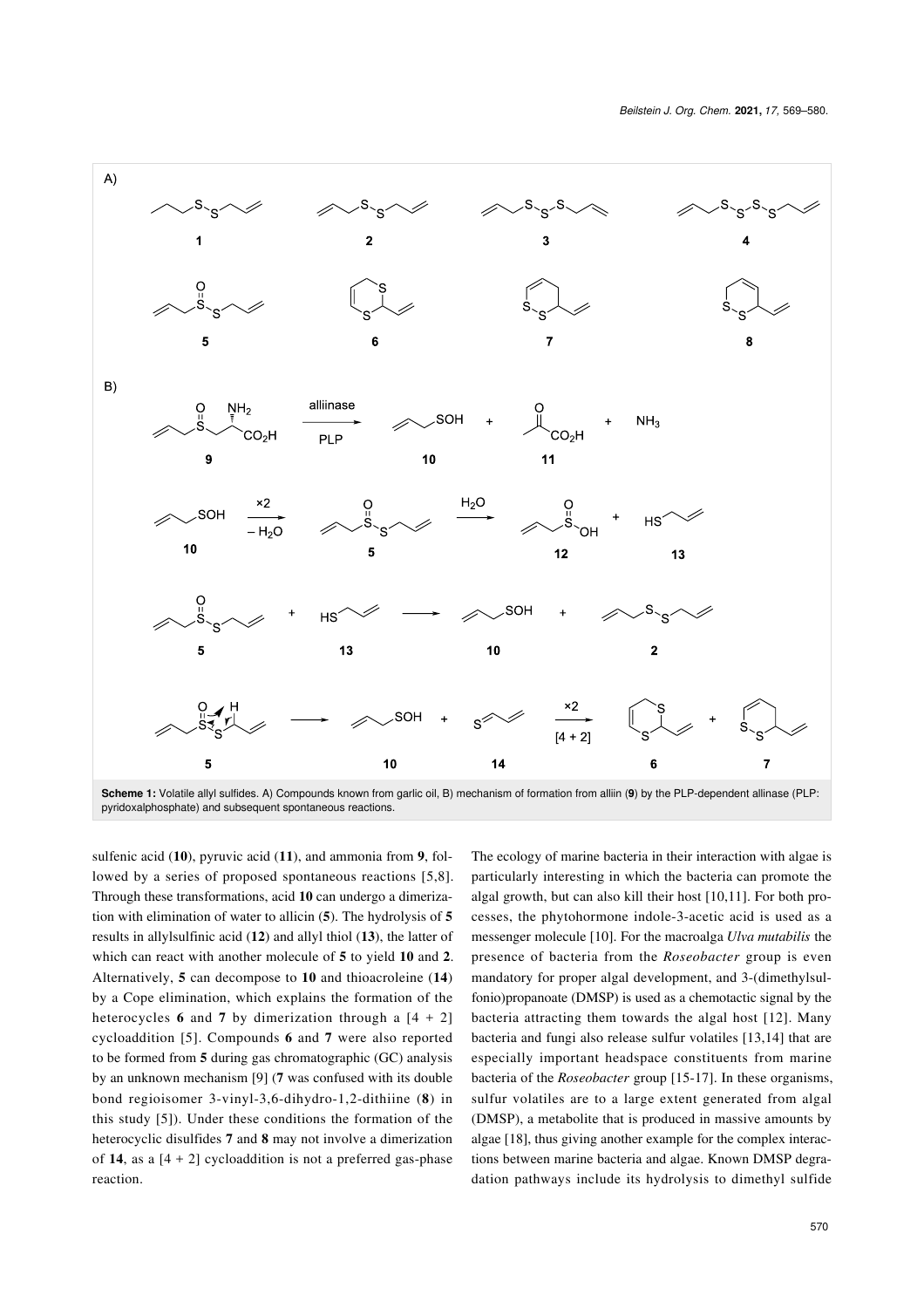(DMS) and 3-hydroxypropanoic acid (**15**) by the enzyme DddD [\[19\],](#page-11-3) or the lysis to DMS and acrylic acid (**16**) for which various enzymes including DddL [\[20\],](#page-11-4) DddP [\[21\],](#page-11-5) DddQ [\[22\]](#page-11-6), DddY [\[23\]](#page-11-7), DddW [\[24\]](#page-11-8), and DddK [\[25\]](#page-11-9) have been described ([Scheme 2A\)](#page-2-0). Furthermore, a demethylation pathway is known through which DMSP is first converted into methylmercaptopropanoic acid  $(17)$  by the tetrahydrofolate  $(FH<sub>4</sub>)$ -dependent demethylase, DmdA ([Scheme 2B](#page-2-0)) [\[26\]](#page-11-10). Compound **17** can be transformed into the coenzyme A thioester **18** by the CoA ligase DmdB, followed by FAD-dependent oxidation to the  $\alpha$ ,β-unsaturated compound **19** by DmdC. The attack of water to the Michael acceptor catalyzed by the enoyl-CoA hydratase DmdD yields the hemithioacetal **20** that spontaneously collapses to methanethiol (MeSH) and malonyl-CoA semialdehyde (**21**). This compound further degrades to acetaldehyde (**22**) through the thioester hydrolysis and decarboxylation [\[27\]](#page-11-11).

Feeding of (*methyl*-<sup>2</sup>H6)DMSP to *Phaeobacter inhibens* DSM 17395 and *Ruegeria pomeroyi* DSM 15171 resulted in the efficient uptake of labelling into dimethyl disulfide (DMDS), the oxidative dimerization product from MeSH, showing the activity of the demethylation pathway in these bacteria. However, knockout of the *dmdA* gene in *R. pomeroyi* still gave a low incorporation of labelling into DMDS, suggesting the presence of another gene responsible for the demethylation activity [\[28\]](#page-11-12). Also the labelling from  $(^{34}S)$ DMSP was efficiently incorporated into DMDS and dimethyl trisulfide (DMTS) [\[29\]](#page-11-13). Our previous investigations have also demonstrated that synthetic, i.e., non-natural DMSP analogues such as 3-(ethylmethyl)sulfoniopropanoate (EMSP), 3-(diethylsulfonio)propanoate (DESP), 3-(dimethylselenio)propanoate (DMSeP; this compound is also formed naturally in *Spartina alterniflora* in the presence of sodium selenate [\[30\]](#page-11-14)), and even 3-(dimethyltellurio)propanoate (DMTeP) are converted by the demethylation pathway into ethanethiol, methaneselenol, and methanetellurol, respectively, that further react to various volatiles containing EtS, MeSe, and MeTe groups [\[31\]](#page-11-15). The in vitro incubations of these DMSP analogues with recombinant DddQ and DddW from *R. pomeroyi* and DddP from *P. inhibens* demonstrated that all substrate analogues can be degraded through the lysis pathway into the corresponding dialkyl chalcogenides; only DMTeP was not cleaved by DddQ [\[32\]](#page-11-16). Here we describe the synthesis of the new DMSP analogues 3-(allylmethylsulfonio)propanoate (AllMSP) and 3-(diallylsulfonio)propanoate (DAllSP) and their

<span id="page-2-0"></span>

**Scheme 2:** Degradation of DMSP by marine bacteria. A) Hydrolysis or lysis to DMS, B) demethylation pathway leading to MeSH. The color code shows which enzymes are encoded in the genomes of the strains investigated in this study.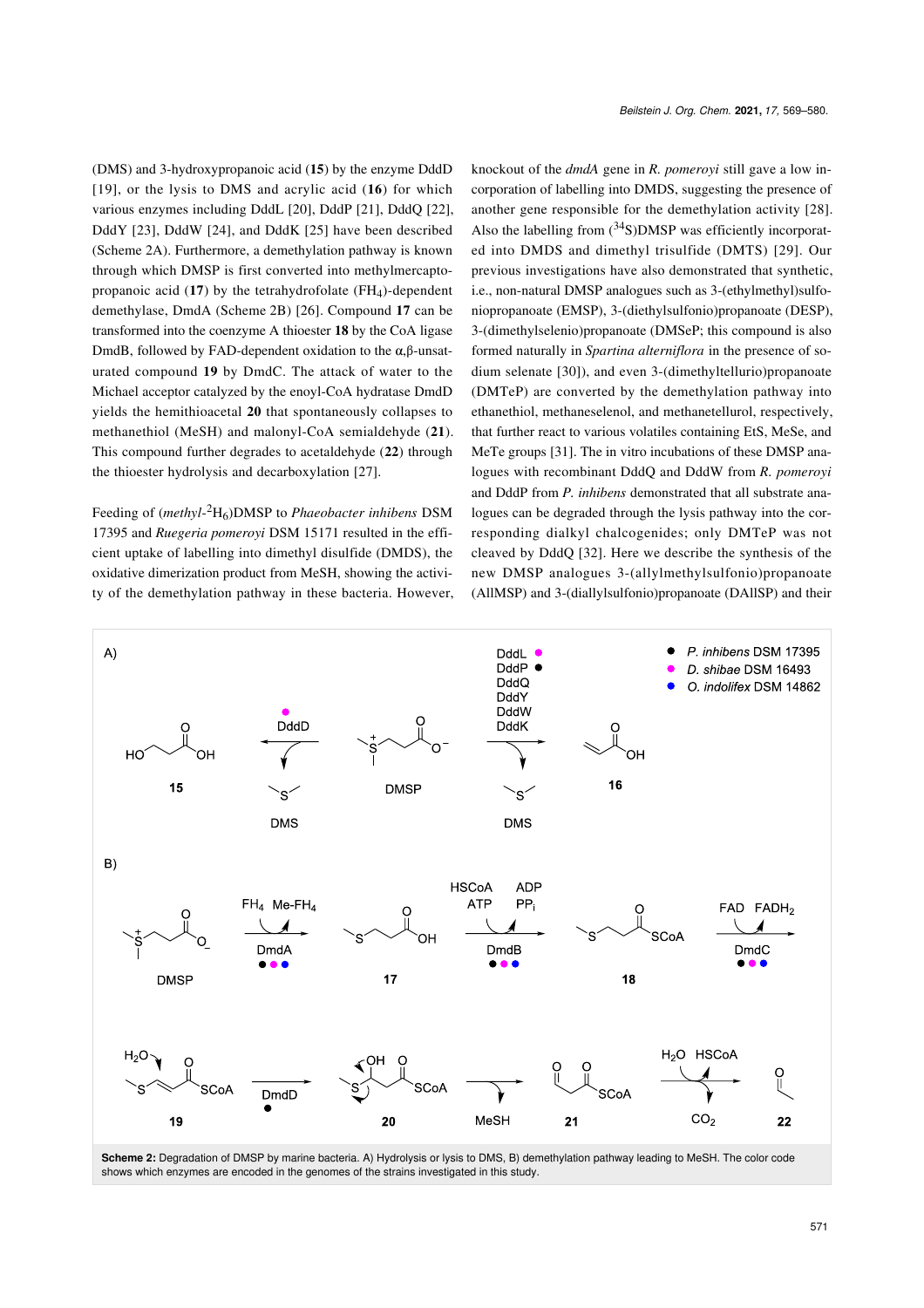conversion into typical garlic odor constituents by marine bacteria from the *Roseobacter* group that do not naturally occur in these organisms.

#### Results and Discussion

3-(Diallylsulfonio)propanoate (DAllSP) and 3-(allylmethylsulfonio)propanoate (AllMSP) were synthesized by the acid-catalyzed addition of allyl methyl sulfide and diallyl sulfide, respectively, to acrylic acid ([Scheme 3\)](#page-3-0). The obtained DMSP analogues were fed to marine broth agar plate cultures of three strains from the *Roseobacter* group with fully sequenced genomes, including *P. inhibens* DSM 17395, *Dinoroseobacter shibae* DSM 16493, and *Oceanibulbus indolifex* DSM 14862. In all cases the bacterial cultures released a strong garlic-like odor, presumptively due to a degradation of the DMSP derivatives to sulfur-containing volatiles, similar to the compounds known from garlic, through one of the pathways shown in [Scheme 2](#page-2-0). The emitted volatiles were captured on charcoal filter traps using a closed-loop stripping apparatus (CLSA) [\[33\]](#page-11-17), followed by the extraction of the filters with  $CH<sub>2</sub>Cl<sub>2</sub>$  and analysis by gas chromatography–mass spectrometry (GC–MS) of the resulting extracts. Most of the compounds were readily identified by the comparison of their mass spectra and retention indices to published data. Every experiment was performed in triplicate to check for the reproducibility of the results. For comparison, the

<span id="page-3-0"></span>

volatiles from all three strains grown on marine broth medium without the addition of DMSP or its analogues have been reported before [\[31\].](#page-11-15)

Feeding of DAllSP to *P. inhibens* resulted in the production of sulfur volatiles including several allyl derivatives ([Figure 1](#page-3-1), [Figure 2A,](#page-4-0) [Table 1](#page-4-1), and Figure S1 in [Supporting Information](#page-10-10) [File 1\)](#page-10-10). Besides the methylated sulfur compounds dimethyl trisulfide (**31**), dimethyl tetrasulfide (**33**), and *S*-methyl methanethiosulfonate (**28**) that were reported previously from *P. inhibens* [\[31\],](#page-11-15) large amounts of diallyl sulfide (**29**) were observed, pointing to an efficient degradation of DAllSP through the lysis pathway, for which the DMSP lyase DddP can account in this organism ([Scheme 2\)](#page-2-0). Furthermore, the compounds allyl methyl disulfide (**30**), diallyl disulfide (**2**), allyl methyl trisulfide (**32**), and traces of diallyl trisulfide (**3**) and allyl methyl tetrasulfide (**34**) were observed. The formation of these compounds is explainable by the deallylation of DAllSP to 3-(allylsulfanyl)propanoic acid (**37**) and further degradation to allyl thiol (**13**) through the enzymes of the demethylation pathway that is fully established in *P. inhibens* by genes coding for DmdA–D ([Scheme 4A\)](#page-5-0). In the presence of air thiol **13** can then undergo an oxidative dimerization, or react analogously with MeSH to form allyl methyl disulfide (**30**, [Scheme 4B\)](#page-5-0). Similar oxidations requiring one additional unit of hydrogen sulfide can lead to the trisulfides **3** and **32** [\(Scheme 4C\)](#page-5-0), while higher polysulfides such as **34** can arise through a metathesis reaction of two trisulfides [\(Scheme 4D\)](#page-5-0). Also traces of methyl 3-(allylsulfanyl)propanoate (**24**), methyl 3-(methyldisulfanyl)propanoate (**25**), and methyl 3-(allyldisulfanyl)propanoate (**26**) were observed. While the presence of **24** can be explained by the *O*-methylation of the DmdA product **37** with *S*-adenosylmethionine (SAM, [Scheme 4E](#page-5-0)), compounds **25** and **26** require a second deallylation of **37** to 3-mercaptopropanoic acid (**38**) possibly by DmdA, the reaction with a corresponding thiol MeSH or **13**, and *O*-methylation ([Scheme 4F\)](#page-5-0).

<span id="page-3-1"></span>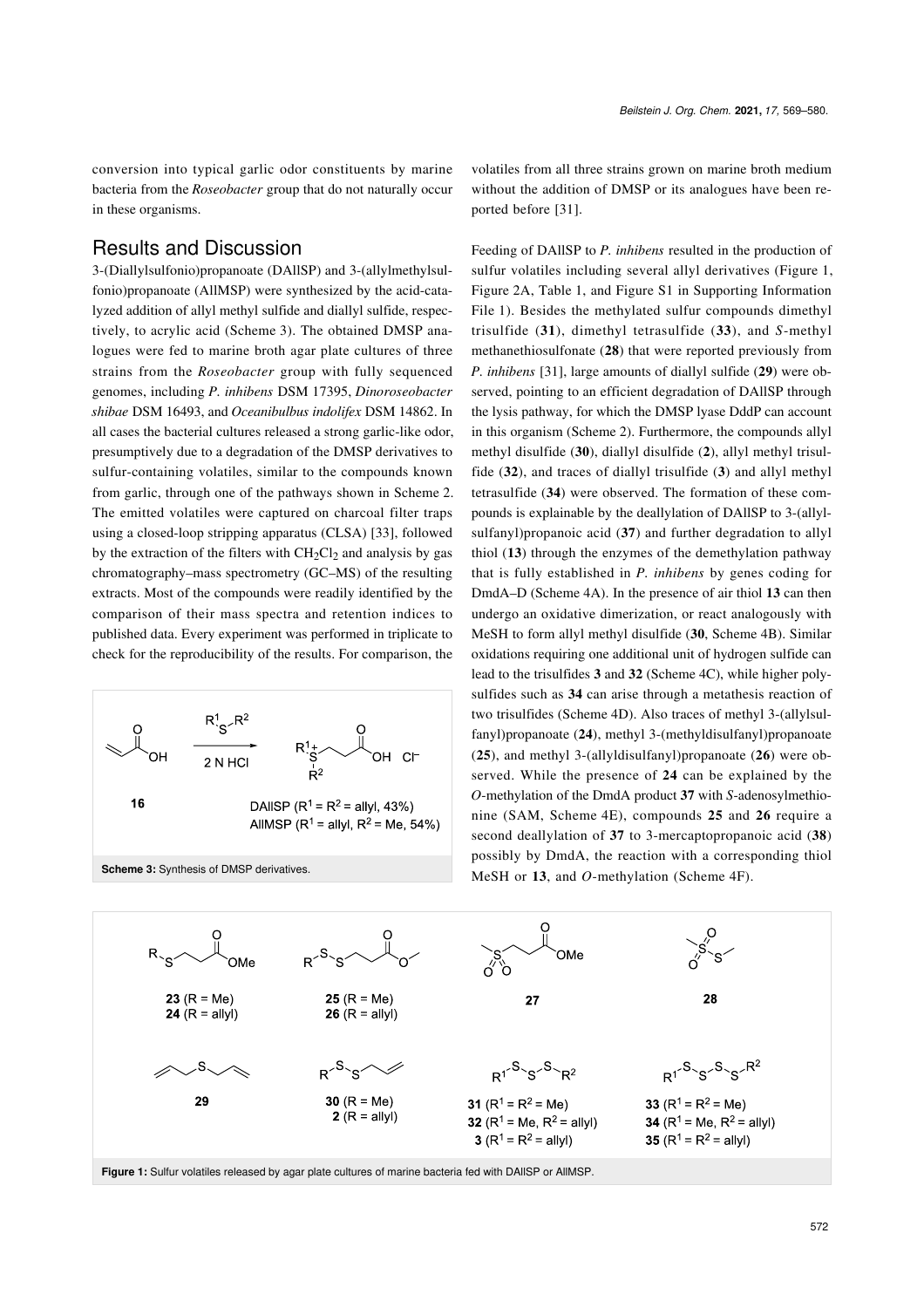<span id="page-4-0"></span>



| <b>Table 1:</b> Volatiles from agar plate cultures led with DAIISP. |      |                      |                         |                         |                         |  |  |  |  |
|---------------------------------------------------------------------|------|----------------------|-------------------------|-------------------------|-------------------------|--|--|--|--|
| Compound <sup>a</sup>                                               |      | $I_{\text{lit}}$ , b | $P.$ in. <sup>c</sup>   | D. sh. <sup>c</sup>     | $O.$ in. $\degree$      |  |  |  |  |
| diallyl sulfide $(29)^*$                                            | 849  | 848 [34]             | $\bullet\bullet\bullet$ | $\bullet\bullet\bullet$ | $\bullet\bullet\bullet$ |  |  |  |  |
| allyl methyl disulfide (30)                                         | 910  | 912 [34]             | $\bullet\bullet\bullet$ | $\bullet\bullet\bullet$ | $\bullet\bullet\bullet$ |  |  |  |  |
| dimethyl trisulfide (31)*                                           | 967  | 970 [35]             | $\bullet\bullet\bullet$ | $\bullet$ 0 $\bullet$   | $\bullet\bullet\circ$   |  |  |  |  |
| S-methyl methanethiosulfonate (28)*                                 | 1063 | 1068 [35]            | $\bullet\bullet\bullet$ | $\bullet\bullet\bullet$ | $\bullet\bullet\circ$   |  |  |  |  |
| diallyl disulfide $(2)^*$                                           | 1074 | 1075 [34]            | $\bullet\bullet\bullet$ | $\bullet\bullet\bullet$ | $\bullet\bullet\bullet$ |  |  |  |  |
| allyl methyl trisulfide (32)                                        | 1136 | 1133 [36]            | $\bullet\bullet\bullet$ | 000                     | $\bullet\bullet\bullet$ |  |  |  |  |
| methyl 3-(allylsulfanyl)-propanoate (24)                            | 1177 |                      | $\circ \bullet \circ$   | 000                     | $\bullet\bullet\bullet$ |  |  |  |  |
| dimethyl tetrasulfide (33)                                          | 1216 | 1215 [37]            | $\bullet\bullet\bullet$ | 000                     | 000                     |  |  |  |  |
| methyl 3-(methyldisulfanyl)-propanoate $(25)^*$                     | 1236 |                      | $\bullet\bullet\bullet$ | 000                     | $\bullet$ 0 $\bullet$   |  |  |  |  |
| diallyl trisulfide $(3)$                                            | 1300 | 1300 [38]            | $\bullet\bullet\bullet$ | 000                     | $\bullet$ 0 $\bullet$   |  |  |  |  |
| allyl methyl tetrasulfide (34)                                      | 1382 | 1371 [39]            | $\bullet\bullet\circ$   | 000                     | 000                     |  |  |  |  |
| methyl 3-(allyldisulfanyl)-propanoate (26)*                         | 1397 |                      | $\bullet\bullet\bullet$ | 000                     | $\bullet$ 0 $\bullet$   |  |  |  |  |
| diallyl tetrasulfide (35)                                           | 1551 | 1540 [38]            | 000                     | 000                     | 000                     |  |  |  |  |

<span id="page-4-1"></span>**Table 1:** Volatiles from agar plate cultures fed with DAllSP.

a<sub>Asterisks indicate the identity to a commercially available or synthetic reference standard. <sup>b</sup>Retention index literature data for a HP5-MS or a similar</sub> GC column. cAbbreviations are *P. in.* = *Phaeobacter inhibens*, *D. sh.* = *Dinoroseobacter shibae*, and *O. in.* = *Oceanibulbus indolifex*. Filled circles indicate the presence, non-filled circles indicate the absence of a compound in the headspace extract. The colors of the circles refer to the chromatograms in [Figure 2](#page-4-0) and Figure S1–S3 in [Supporting Information File 1](#page-10-10) with the same color.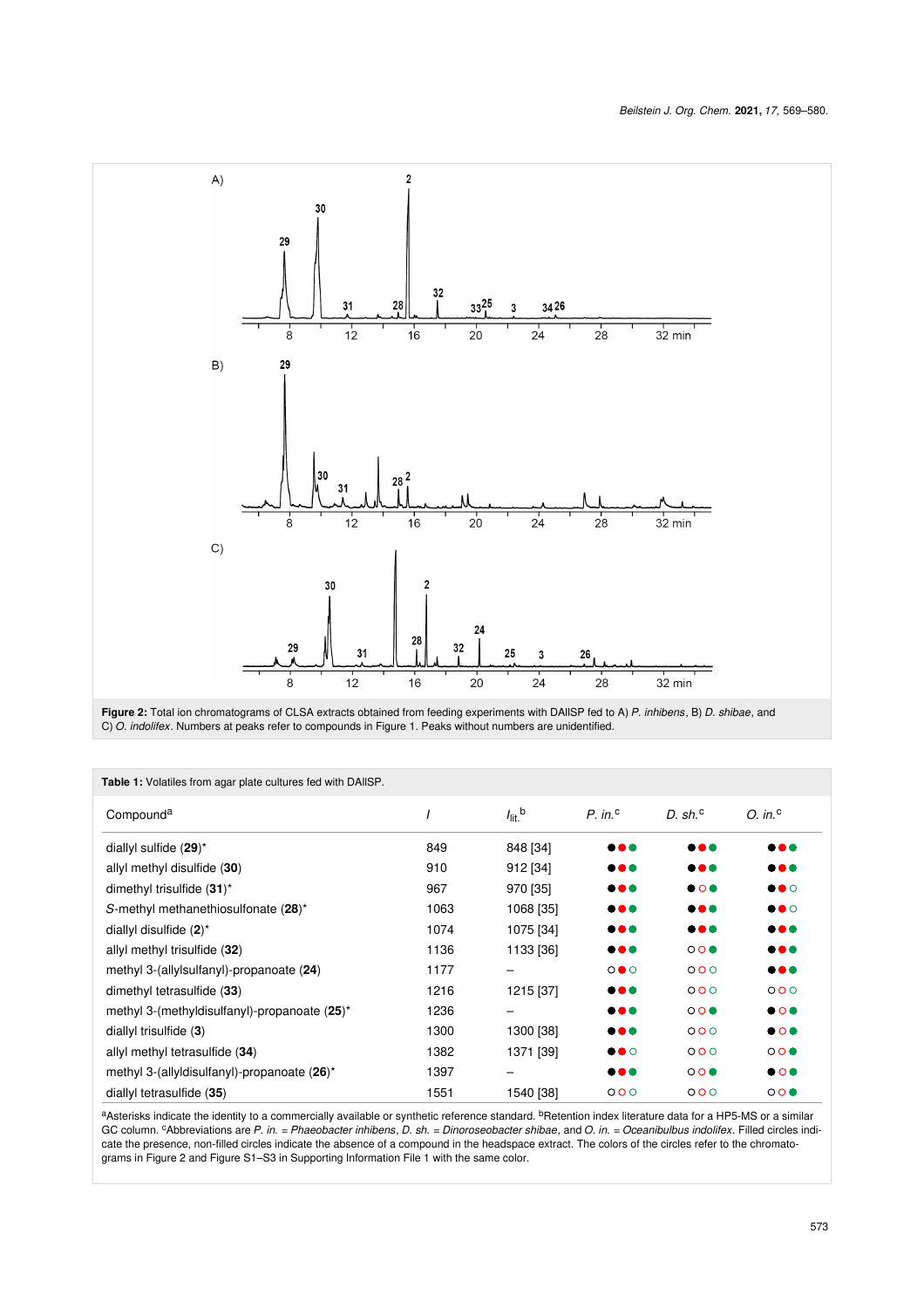<span id="page-5-0"></span>

Very similar patterns of volatiles were obtained in the feeding experiments of DAllSP with *D. shibae* and *O. indolifex* ([Figure 2B](#page-4-0),C, [Table 1](#page-4-1) and Figures S2 and S3 in [Supporting](#page-10-10) [Information File 1](#page-10-10)). An additionally observed compound in one analysis of *O. indolifex* was diallyl tetrasulfide (**35**). Both organisms also encode the DMSP demethylation pathway in their genomes, but with missing *dmdD* genes in both cases. A possible explanation is, that another enoyl-CoA hydratase, e.g., from fatty acid degradation, may functionally substitute for DmdD. *Dinoroseobacter shibae* additionally encodes genes for the DMSP hydrolase DddD and the DMSP lyase DddL, explaining the formation of **29**, while no DMSP hydrolase or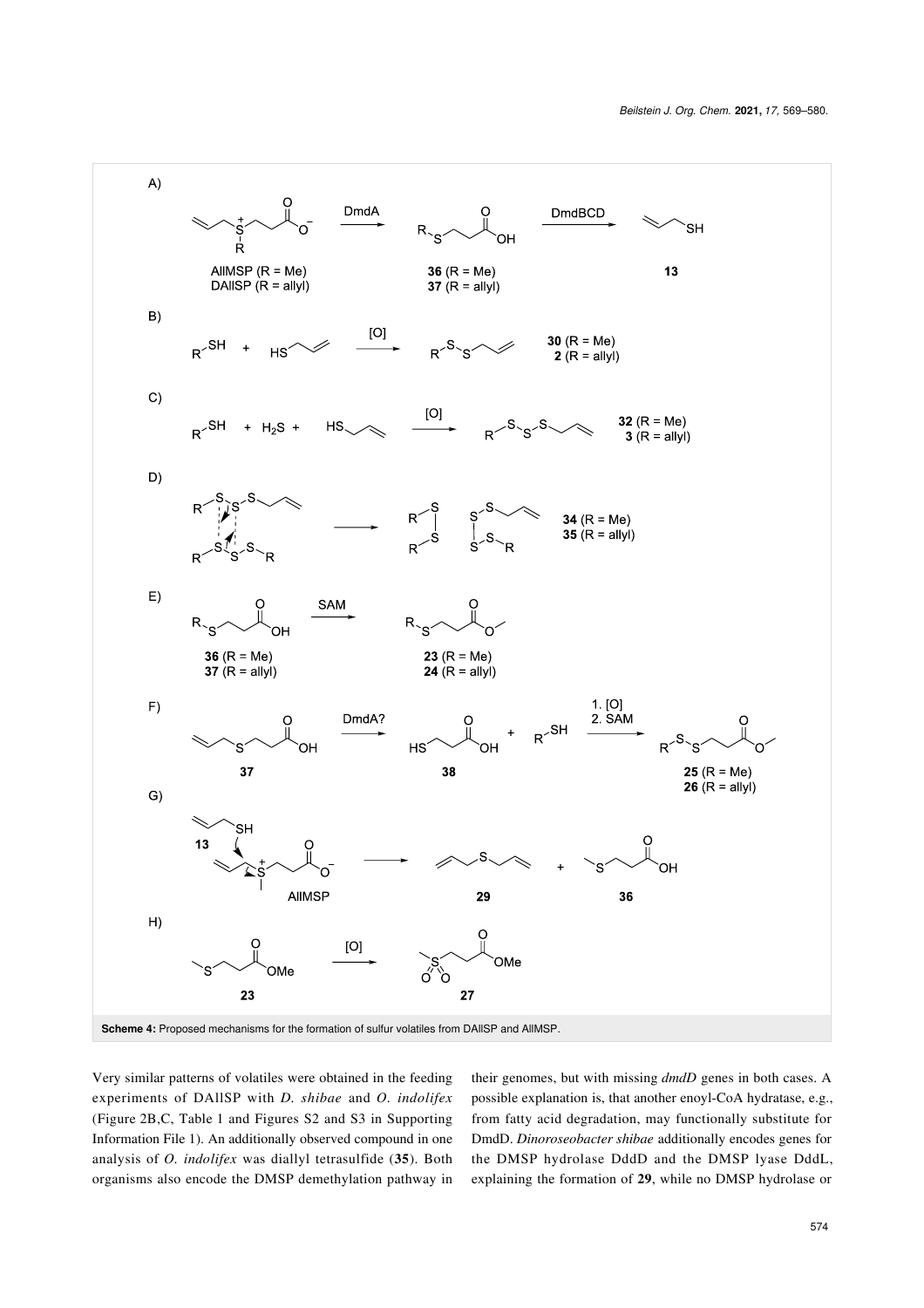lyase is found in *O. indolifex*. Still, compound **29** is observed within this organism, but in lower quantities than in *P. inhibens* or *D. shibae*, and may point to the presence of another, yet unidentified type of DMSP lyase in this organism, because control experiments with medium plates with DAllSP added did not show a spontaneous degradation to **29** that could explain its observation.

The compound identification was based on a comparison to an authentic standard or of mass spectra to data base spectra in our MS libraries and confirmed for most cases by comparison of the retention indices to literature data, only for the mass spectrum of **26** no data base hit was returned. Therefore, a structural suggestion for this compound was based on the observed fragmentation pattern of the mass spectrum [\(Figure 3A](#page-6-0)). The molecular ion together with its isotope pattern pointed to two sulfur atoms, while the fragment ion at  $m/z = 64$  ( $[S_2]^+$ ) pointed to a disulfide. The fragment ions at  $m/z = 59$  ( $[C_2O_2H_3]^+$ ) and 161 ( $[M - OMe]$ <sup>+</sup>) indicated a methyl ester, and the series of

 $m/z = 105$  ([C<sub>3</sub>H<sub>5</sub>S<sub>2</sub>]<sup>+</sup>), 73 ([C<sub>3</sub>H<sub>5</sub>S]<sup>+</sup>), and 41 ([C<sub>3</sub>H<sub>5</sub>]<sup>+</sup>) suggested an allyl disulfide. Taken together, the structure of methyl 3-(allyldisulfa-nyl)propanoate was delineated for compound **26** that was further supported by additional fragmentations as shown in [Figure 3A.](#page-6-0) In addition, compound **26** was synthesized by a method reported previously for the related compound **25** [\[40\]](#page-11-24), through dimerization of methyl 3-mercaptopropanoate (**39**) to dimethyl 3,3'-disulfanediyldipropanoate (**40**), followed by the BF<sub>3</sub>·OEt<sub>2</sub>-mediated metathesis with 2 ([Scheme 5A\)](#page-7-0). The synthetic compound **26** was identical by mass spectrum and retention index to the unknown volatile.

The feeding of AllMSP to *P. inhibens* resulted in the formation of large amounts of methyl 3-(methylsulfanyl)propanoate (**23**) in addition to smaller quantities of methyl 3-(allylsulfanyl)propanoate (**24**, [Figure 4A](#page-7-1), [Table 2](#page-8-0) and Figure S4 in [Sup](#page-10-10)[porting Information File 1\)](#page-10-10). While compound **23** can arise from AllMSP by deallylation to 3-(methylsulfanyl)propanoic acid (**36**), potentially through DmdA, and *O*-methylation, the deriva-

<span id="page-6-0"></span>

**Figure 3:** EI mass spectrum and fragmentation pattern of the unknown volatiles A) methyl 3-(allyldisulfanyl)propanoate (**26**) and B) methyl 3-(methylsulfonyl)propanoate (**27**).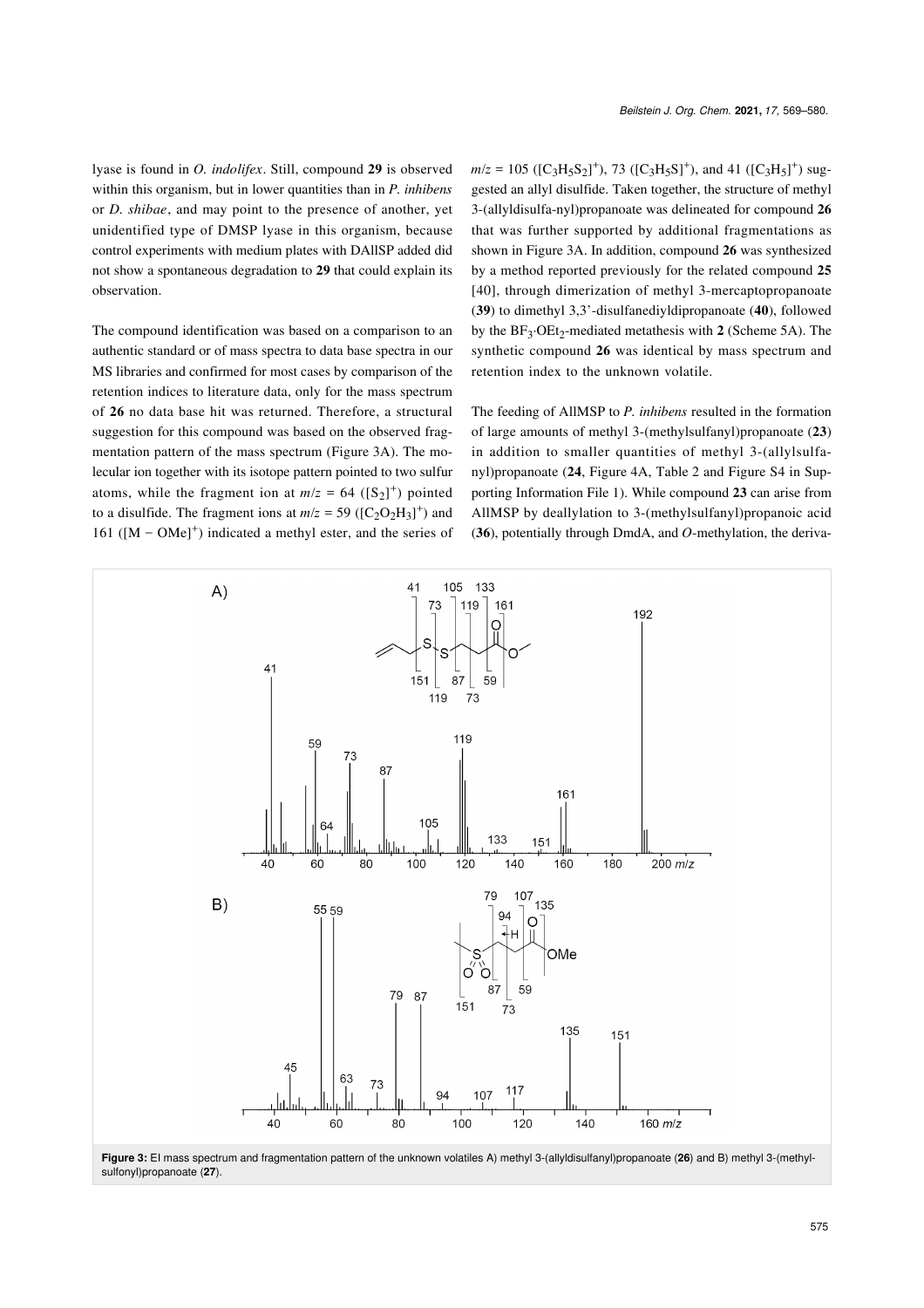<span id="page-7-0"></span>



<span id="page-7-1"></span>

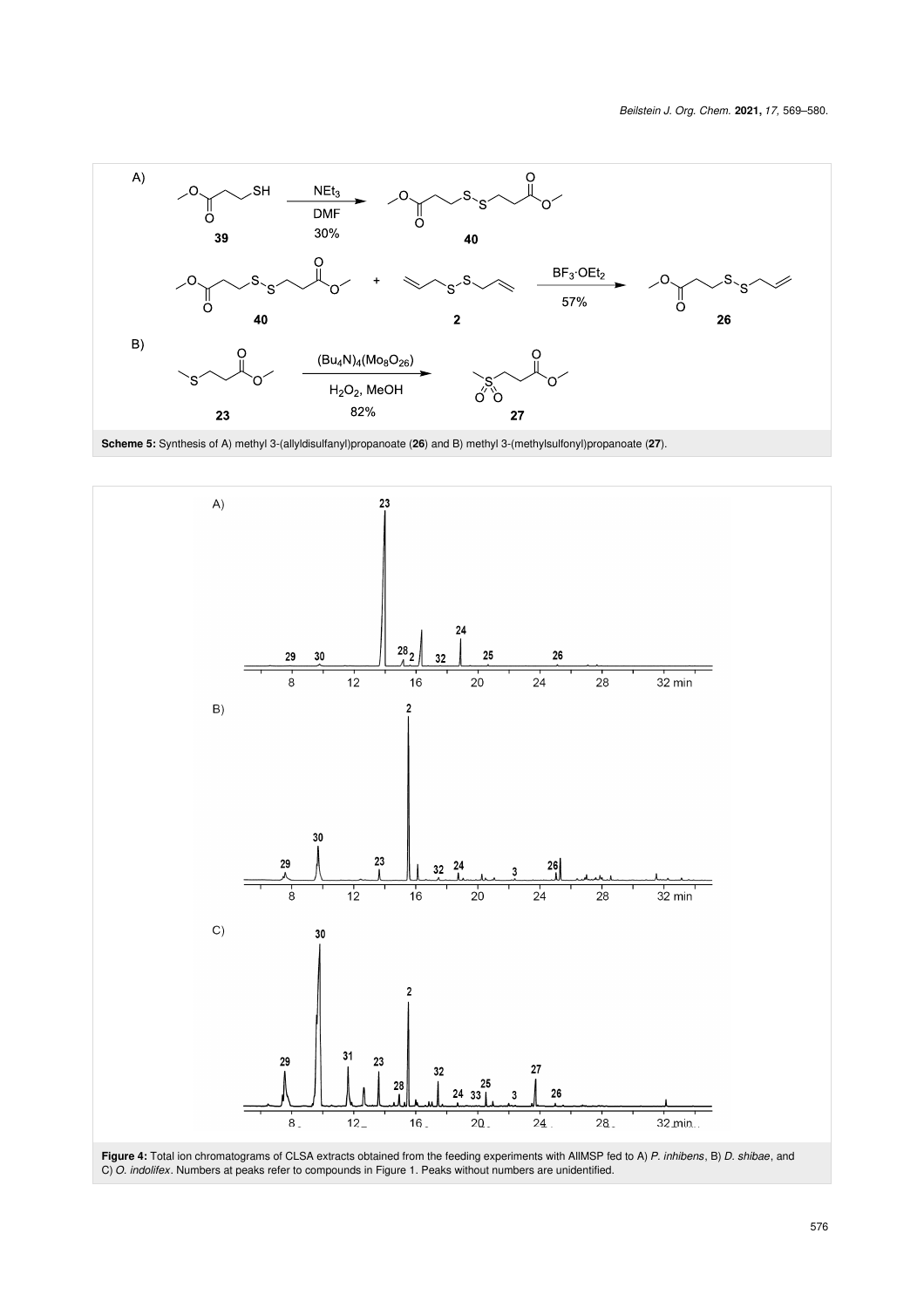<span id="page-8-0"></span>

| <b>Table 2:</b> Volatiles from agar plate cultures fed with AllMSP. |      |                               |    |                         |                         |                         |  |  |  |
|---------------------------------------------------------------------|------|-------------------------------|----|-------------------------|-------------------------|-------------------------|--|--|--|
| Compound <sup>a</sup>                                               |      | $I_{\text{lit}}$ <sup>b</sup> |    | $P \cdot in^c$          | D. sh. $\circ$          | $O.$ in. $\degree$      |  |  |  |
| diallyl sulfide $(29)^*$                                            | 849  | 848 [34]                      | 1  | $\bullet$ 0 $\bullet$   |                         | $\bullet\bullet\circ$   |  |  |  |
| allyl methyl disulfide (30)                                         | 910  | 912 [34]                      | 2  | 000                     | 000                     | 000                     |  |  |  |
| dimethyl trisulfide (31)*                                           | 967  | 970 [35]                      | 3  | 000                     | $\circ\bullet\bullet$   | $\bullet\bullet\circ$   |  |  |  |
| methyl 3-(methylsulfanyl)-propanoate (23)*                          | 1020 | 1023 [41]                     | 4  | $\bullet\bullet\bullet$ |                         | 000                     |  |  |  |
| S-methyl methanethiosulfonate (28)*                                 | 1063 | 1068 [35]                     | 5  | $\bullet\bullet\bullet$ | $\circ\bullet\bullet$   | $\bullet\bullet\circ$   |  |  |  |
| diallyl disulfide $(2)^*$                                           | 1074 | 1075 [34]                     | 6  | $\bullet\bullet\bullet$ |                         | $\bullet\bullet\bullet$ |  |  |  |
| allyl methyl trisulfide (32)                                        | 1136 | 1133 [36]                     | 7  | $\bullet\bullet\bullet$ |                         | 000                     |  |  |  |
| methyl 3-(allylsulfanyl)propanoate (24)                             | 1177 |                               | 8  | $\bullet\bullet\bullet$ |                         | 000                     |  |  |  |
| dimethyl tetrasulfide (33)                                          | 1216 | 1215 [37]                     | 9  | 000                     | $\circ\bullet\bullet$   | $\bullet\bullet\circ$   |  |  |  |
| methyl 3-(methyldisulfanyl)-propanoate (25)*                        | 1236 |                               | 10 | $\bullet\bullet\bullet$ | $\circ\bullet\bullet$   | $\bullet\bullet\bullet$ |  |  |  |
| diallyl trisulfide $(3)$                                            | 1300 | 1300 [38]                     | 11 | 000                     | $\bullet\bullet\bullet$ | $\bullet\bullet\bullet$ |  |  |  |
| methyl 3-(methylsulfonyl)propanoate (27)*                           | 1353 |                               | 12 | 000                     | 000                     | $\bullet\bullet\circ$   |  |  |  |
| methyl 3-(allyldisulfanyl)propanoate (26)*                          | 1397 |                               | 13 | $\bullet\bullet\bullet$ |                         | $\bullet\bullet\bullet$ |  |  |  |

aAsterisks indicate the identity to a commercially available or synthetic reference standard. <sup>b</sup>Retention index literature data for a HP5-MS or a similar GC column. cAbbreviations are *P. in.* = *Phaeobacter inhibens*, *D. sh.* = *Dinoroseobacter shibae*, and *O. in.* = *Oceanibulbus indolifex*. Filled circles indicate the presence, non-filled circles indicate the absence of a compound in the headspace extract. The colors of the circles refer to the chromatograms in [Figure 4](#page-7-1) and Figures S4–S6 in [Supporting Information File 1](#page-10-10) with the same color.

tive **24** may be formed analogously through intermediate **37** ([Scheme 4A](#page-5-0) and E). The higher production of **23** in comparison to **24** suggests that the deallylation of AllMSP is more efficient than its demethylation, which is surprising, because naturally DmdA catalyzes a methyl-group transfer. This finding may reflect the high reactivity of the allyl group towards nucleophiles. Other compounds originating from AllMSP included the di- and trisulfides **2**, **26**, **30**, and **32** that pointed to a breakdown of AllMSP to **13** through the DMSP demethylation pathway and subsequent oxidative polysulfide formation ([Scheme 4A](#page-5-0)–C), but their formation was lower than from DAllSP, likely because of the discussed efficient deallylation of AllMSP. Small amounts of diallyl sulfide (**29**) were also detected, which is the formal lysis product of DAllSP, but not of AllMSP. In first instance, its formation from AllMSP was surprising, but it is explainable by a degradation of AllMSP to **13**, followed by a nucleophilic attack at the allyl group of another AllMSP molecule [\(Scheme 4G](#page-5-0)). For *D. shibae* and *O. indolifex* the same pattern of compounds was found ([Figure 4B](#page-7-1),C, and Figures S5 and S6 in [Supporting Information](#page-10-10) [File 1](#page-10-10)), only the production of the deallylated compound **23** was lower, while in turn the production of the di- and trisulfides from **13** and of **29** was increased. This suggests that the deallylation of AllMSP by the DmdA variants in these organisms may be less efficient than was observed for *P. inhibens*. Besides these sulfur compounds, only *O. indolifex*, but not the other two strains, released another compound, **27**, whose mass spectrum was not included in our databases. The analysis of the fragmentation pattern [\(Figure 3B](#page-6-0)) suggested that **27** could be methyl

3-(methylsulfonyl)propanoate, an oxidation product of **23**. This hypothesis was confirmed by the chemical oxidation of **23**, yielding methyl 3-(methylsulfonyl)propanoate with an identical mass spectrum and retention index to the volatile **27** ([Scheme 5B\)](#page-7-0). This compound may arise from **23** by the action of an oxygenase that is restricted to *O. indolifex* and not encoded in the genomes of the other two species. Its spontaneous formation from **23** in the presence of air can be excluded, because other cultures forming **23** did not show the release of **27**.

#### Conclusion

Bacteria from the *Roseobacter* group can degrade DMSP analogues with *S*-allyl groups including AllMSP and DAllSP, likely with the participation of the enzymes for DMSP (hydro)lysis and from the DMSP demethylation pathway. Because MeSH can also originate from other sources, the DMSP derivatives used in this study can lead to products that can indicate which metabolic pathways are used for their conversion. Interestingly, the volatiles formed from AllMSP and DAllSP closely resemble flavoring compounds from garlic. The demethylation pathway with all four enzymes DmdABCD is fully established in *P. inhibens*, while genes for DmdD are missing in *D. shibae* and *O. indolifex*, suggesting that another enzyme with a low sequence homology may substitute for DmdD, leading to allylthiol and several sulfur volatiles derived from it in all three strains. The DMSP hydrolase DddD and the lyase DddL are present in *D. shibae*, and *P. inhibens* has a DMSP lyase DddP, which can explain the conversion of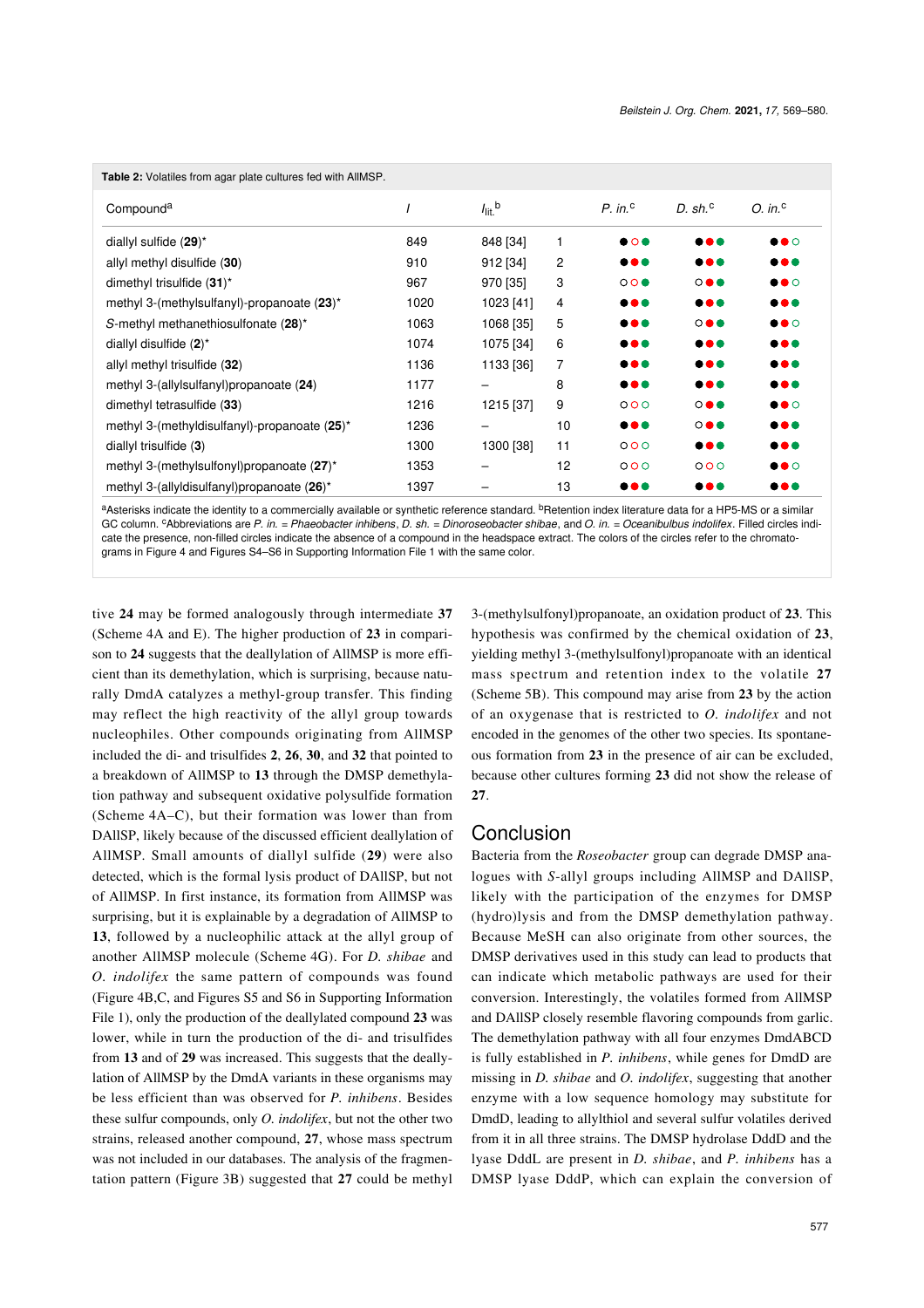DAllSP into diallyl sulfide, while the reason for its formation in *O. indolifex* is currently unclear and may point to an unknown type of DMSP lyase in this organism. Since the observed patterns of allylated sulfur volatiles in the three investigated strains are different, it seems possible that the DMSP (hydro)lases and the enzymes from the DMSP demethylation pathway have different activities towards AllMSP and DAllSP. In vitro studies with recombinant purified enzymes and mutational work will be needed for more detailed insights to support our hypotheses regarding the involved enzymes in AllMSP and DAllSP breakdown and will be performed in our laboratories in the future.

## Experimental

#### Strains and culture condition

*Phaeobacter inhibens* DSM 14862, *Dinoroseobacter shibae* DSM 16493, *Oceanibulbus indolifex* DSM 14862 were precultured in full strength marine broth medium (MB 2216, Roth) at 28 °C with shaking at 180 rpm until the OD value reached about 1.0.

## Feeding experiments and sampling of volatiles

Headspace samplings for each strain were done in triplicates. For the feeding experiments, DAllSP or AlMSP (1 mM) were added to the full strength marine broth agar medium (MB2216) after autoclavation. The medium was then transferred into glass Petri dishes. The agar plates were inoculated with the precultures (400  $\mu$ L), incubated for two days at 28 °C and then subjected for headspace extraction to a CLSA [\[33\]](#page-11-17) for 24 h. The released volatiles were collected on charcoal filters (Chromtech, Idstein, Germany), followed by the extraction of the filters with dichloromethane (50  $\mu$ L), and analysis of the extracts by GC–MS. For comparison, blank experiments with MB medium alone and with MB agar plates spiked with DAllSP or AlMSP were performed in the same way. All the volatiles mentioned in [Table 1](#page-4-1) and [Table 2](#page-8-0) were not observed in the blank experiments.

#### GC–MS

The GC–MS analyses were carried out on a HP7890A GC system connected to a HP5975C mass selective detector fitted with a HP-5MS fused silica capillary column (30 m  $\times$  0.22 mm i.d., 0.25 μm film, Hewlett-Packard). The conditions were: inlet pressure: 67 kPa, He 23.3 mL min<sup>-1</sup>; injection volume: 1 µL; injector: 250 °C; transfer line: 300 °C; electron energy: 70 eV. The GC was programmed as follows:  $50^{\circ}$ C (5 min isothermic), increasing at 5 °C min<sup>-1</sup> to 320 °C and operated in the splitless mode (60 s valve time); carrier gas (He): 1.2 mL min−<sup>1</sup> . The retention indices were determined from *n*-alkane standards  $(C_8-C_{32})$  [\[42\]](#page-11-26).

#### General synthetic methods

All chemicals were purchased from TCI (Deutschland) or Sigma-Aldrich Chemie (Germany), and used without purification. Solvents were distilled and dried by standard methods. NMR spectra were recorded on a Bruker (Billerica, USA) Avance III HD Prodigy (500 MHz) or on an Avance III HD Cryo (700 MHz) NMR spectrometer. The spectra were referenced against solvent signals  $(^1H$  NMR, residual proton signal: D<sub>2</sub>O δ = 4.79 ppm, CDCl<sub>3</sub> δ = 7.26 ppm,  $d_6$ -DMSO  $δ = 2.50$  ppm; <sup>13</sup>C NMR: CDCl<sub>3</sub>  $δ = 77.16$  ppm,  $d<sub>6</sub>$ -DMSO  $\delta$  = 39.52 ppm). The coupling constants are given in Hz. IR spectra were recorded on a Bruker α spectrometer equipped with a diamond-ATR probe. The relative intensities of signals are indicated by w (weak), m (medium), and s (strong).

#### Synthesis of allyl DMSP derivatives

A mixture of acrylic acid (0.72 g, 10 mmol) and diallyl sulfide or allylmethyl sulfide (10 mmol) was treated with 2 N HCl at 80 °C for 4 h. The reaction mixture was concentrated in vacuo and the residue was purified by silica gel column chromatography  $(CH_2Cl_2/MeOH 5:1)$ , followed by recrystallization from methanol/diethyl ether 1:1 to yield the pure compounds.

**DAIISP·HCl.** Yield: 960 mg  $(4.32 \text{ mmol}, 43\%)$ . <sup>1</sup>H NMR (D<sub>2</sub>O, 700 MHz)  $\delta$  5.98 (ddt,  $J = 17.5$ , 10.2, 7.4, 2H), 5.73 (d, *J* = 10.2, 2H), 5.72 (d, *J* = 17.0, 2H), 4.08 (d, *J* = 7.4, 4H), 3.43  $(t, J = 6.9, 2H)$ , 2.78  $(t, J = 6.9, 2H)$ ; <sup>13</sup>C NMR (D<sub>2</sub>O, 175 MHz) δ 177.05 (C), 127.65 (2 × CH), 123.54 (2 × CH<sub>2</sub>), 41.53 ( $2 \times CH_2$ ), 35.08 (CH<sub>2</sub>), 31.68 (CH<sub>2</sub>); HRMS–EI (*m*/*z*): calcd for  $[C_9H_{15}O_2S]^+$ , 187.0787; found, 187.0790.

**AllMSP·HCl.** Yield: 1.06 g (5.41 mmol, 54%). <sup>1</sup>H NMR (D<sub>2</sub>O, 700 MHz) δ 5.96 (ddt, *J* = 17.5, 10.2, 7.5, 1H), 5.74 (d, *J* = 10.2, 1H), 5.71 (d, *J* = 17.2, 1H), 4.13 (dd, *J* = 13.4, 7.4, 1H), 4.09 (dd, *J* = 13.4, 7.5, 1H), 3.58 (dt, *J* = 13.7, 6.9, 1H), 3.47 (dt, *J* = 13.5, 6.7, 1H), 3.04 (t, *J* = 6.8, 2H), 2.91 (s, 3H); <sup>13</sup>C NMR (D<sub>2</sub>O, 175 MHz) δ 173.77 (C), 128.19 (CH), 122.74  $(CH<sub>2</sub>), 43.82$  (CH<sub>2</sub>), 35.84 (CH<sub>2</sub>), 28.75 (CH<sub>2</sub>), 21.72 (CH<sub>3</sub>); HRMS–EI ( $m/z$ ): calcd for  $[C_7H_{13}O_2S]^+$ , 161.0631; found, 161.0630.

#### Synthesis of dimethyl

#### 3,3'-disulfanediyldipropanoate (**40**)

A solution of methyl 3-mercaptopropanoate (6.00 g, 50.0 mmol, 1.0 equiv) and triethylamine (5.05 g, 50.0 mmol) in DMF (10 mL) was treated for 24 h at 40 °C. The reaction was quenched by the addition of water and the aqueous phase extracted with ethyl acetate. The extract was dried with MgSO<sup>4</sup> and then concentrated in vacuo. The residue was purified by silica column chromatography (cyclohexane/EtOAc 5:1) to give compound **40** (1.80 g, 7.56 mmol, 30%) as pale yellow oil. TLC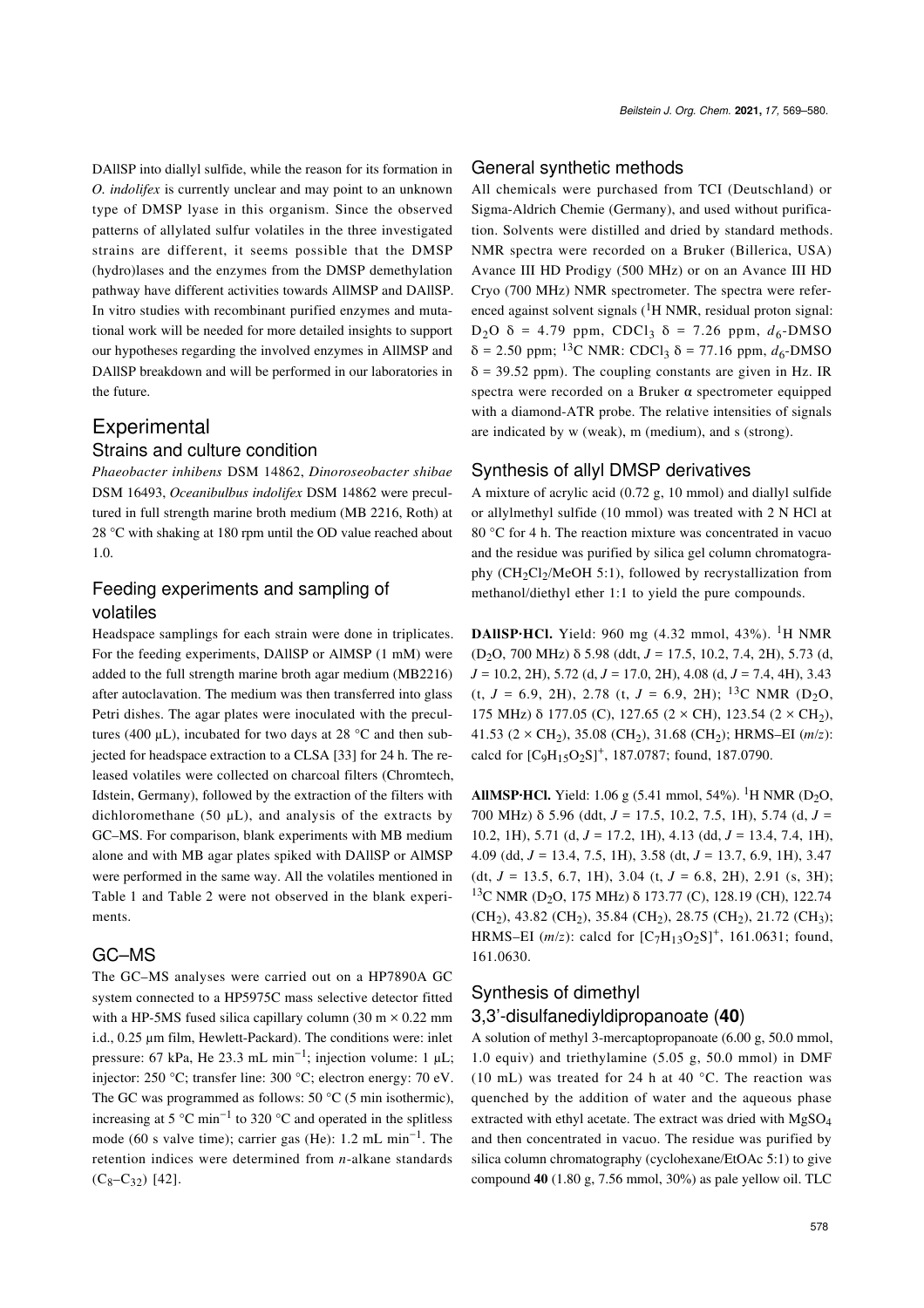*R*<sub>f</sub> 0.44 (cyclohexane/EtOAc 10:3); IR (diamond-ATR) ν̃: 2998 (w), 2952 (w), 2845 (w), 2256 (w), 1730 (m), 1436 (w), 1354 (w), 1240 (w), 1215(w), 1195 (w), 1171 (w), 1139 (w), 1046 (w), 1017 (w), 979 (w), 907 (w), 822 (w), 726 (m), 648 (w), 435 (w) cm−<sup>1</sup> ; 1H NMR (CDCl3, 500 MHz) δ 3.64 (s, 6H), 2.87  $(t, J = 7.2, 4H)$ , 2.68  $(t, J = 7.2, 4H)$  ppm; <sup>13</sup>C NMR (CDCl<sub>3</sub>, 125 MHz) δ 172.11 (2 × C), 51.90 (2 × CH<sub>3</sub>), 33.93 (2 × CH<sub>2</sub>), 33.16  $(2 \times CH_2)$  ppm.

## Synthesis of methyl 3-(allyldisulfanyl)propanoate (**26**)

To a solution of dimethyl 3,3'-disulfanediyldipropanoate (**40**, 0.50 g, 2.10 mmol, 1.0 equiv) and diallyl disulfide (**2**, 0.31 g, 2.10 mmol, 1.0 equiv) in dry DCM (10 mL) and  $CH<sub>3</sub>NO<sub>2</sub>$ (10 mL) at  $0^{\circ}$ C BF<sub>3</sub>·OEt<sub>2</sub> (30 mg, 0.21 mmol, 0.1 equiv) was added. The reaction mixture was stirred at  $0^{\circ}$ C for 3 h and at room temperature overnight. The reaction was quenched by the addition of water and extracted with ethyl acetate. The extracts were dried with MgSO<sub>4</sub> and concentrated in vacuo. The obtained residue was purified by silica gel column chromatography (cyclohexane/EtOAc 5:1) to give compound **26** (0.23 g, 1.20 mmol, 57%). TLC  $R_f = 0.72$  (cyclohexane/EtOAc = 1:1); IR (diamond-ATR) ν̃: 3082 (w), 2950 (w), 2845 (w), 1736 (s), 1634 (w), 1435 (w), 1354 (w), 1277 (w), 1240 (w), 1216 (w), 1172 (w), 1144 (w), 1017 (w), 985 (w), 922 (w), 859 (w), 820 (w), 756 (w), 722 (w), 669 (w), 582 (w), 478 (w), 435 (w) cm−<sup>1</sup> ; 1H NMR (CDCl3, 500 MHz) δ 5.83 (ddt, *J* = 17.1, 9.9, 7.3, 1H), 5.19 (ddt, *J* = 16.9, 1.3, 1.3, 1H), 5.14 (dm, *J* = 10.0, 1H), 3.69 (s, 3H), 3.32 (dm, *J* = 7.3, 2H), 2.91 (t, *J* = 7.2, 2H), 2.72 (t,  $J = 7.2$ , 2H) ppm; <sup>13</sup>C NMR (CDCl<sub>3</sub>, 125 MHz)  $\delta$ 172.14 (C), 132.71 (CH), 119.40 (CH<sub>2</sub>), 52.04 (CH<sub>3</sub>), 41.60 (CH2), 33.87 (CH2), 33.40 (CH2) ppm; HRMS–EI (*m*/*z*): calcd for  $[C_7H_{12}O_2S_2]^+$ , 192.0273; found, 192.0289.

# Synthesis of methyl 3-(methylsulfonyl)propanoate (**27**)

To a stirred solution of  $[(n-C<sub>4</sub>H<sub>9</sub>)<sub>4</sub>N]<sub>4</sub>(M<sub>08</sub>O<sub>26</sub>)$  (5 mg, 2.5 μmol, 0.001 equiv) [\[43\]](#page-11-27) in methanol  $(4 \text{ mL})$ , methyl 3-methylthiopropanoate (335 mg, 2.50 mmol, 1.0 equiv) was added at 40 °C. After the reaction mixture was stirred for 5 minutes, 30% hydrogen peroxide solution (0.52 mL, 0.57 g, 5.0 mmol, 2.0 equiv) was added dropwise. The color of the reaction mixture changed from colorless to yellow. The reaction mixture was stirred for 30 minutes at room temperature. After completion of the reaction, EtOAc (10 mL) was added, causing precipitation of the catalyst. The catalyst was filtered off, the filtrate was dried with  $MgSO_4$  and concentrated in vacuo to give pure **27** (0.34 g, 2.05 mmol, 82%) as colorless solid. TLC  $R_f$  0.17 (cyclohexane/EtOAc 1:1); IR (diamond-ATR)  $\tilde{v}$ : 3014 (w), 2948 (w), 2932 (w), 1762 (m), 1687 (w), 1442 (w), 1433 (w), 1418 (w), 1375 (w), 1331 (w), 1306 (m), 1373 (m), 1259 (m), 1203 (w), 1180 (w), 1131 (m), 1056 (w), 1004 (w), 988 (w), 971 (w), 956 (w), 898 (w), 786 (w), 774 (w), 749 (w), 601 (w), 514 (w), 505 (w), 441 (w) cm<sup>-1</sup>; <sup>1</sup>H NMR (*d*6-DMSO, 500 MHz) δ 3.63 (s, 3H), 3.37 (t, *J* = 7.5, 2H), 3.01 (s, 3H), 2.78 (t,  $J = 7.5$ , 2H) ppm; <sup>13</sup>C NMR ( $d_6$ -DMSO, 125 MHz) δ 170.79 (C), 51.88 (CH<sub>3</sub>), 49.14 (CH<sub>2</sub>), 40.21  $(CH_3)$ , 26.89 (CH<sub>2</sub>) ppm.

# Supporting Information

#### <span id="page-10-10"></span>Supporting Information File 1

Additional total ion chromatograms and copies of NMR spectra.

[\[https://www.beilstein-journals.org/bjoc/content/](https://www.beilstein-journals.org/bjoc/content/supplementary/1860-5397-17-51-S1.pdf) [supplementary/1860-5397-17-51-S1.pdf\]](https://www.beilstein-journals.org/bjoc/content/supplementary/1860-5397-17-51-S1.pdf)

## Funding

This work was funded by the DFG (SFB TR 51 "*Roseobacter*").

# ORCID® iDs

Jeroen S. Dickschat -<https://orcid.org/0000-0002-0102-0631>

#### References

- <span id="page-10-0"></span>1. Wertheim, T. *Ann. Chem. Pharm.* **1844,** *51,* 289–315. [doi:10.1002/jlac.18440510302](https://doi.org/10.1002%2Fjlac.18440510302)
- <span id="page-10-1"></span>2. Semmler, F. W. *Arch. Pharm. (Weinheim, Ger.)* **1892,** *230,* 434–443. [doi:10.1002/ardp.18922300603](https://doi.org/10.1002%2Fardp.18922300603)
- <span id="page-10-2"></span>3. Cavallito, C. J.; Buck, J. S.; Suter, C. M. *J. Am. Chem. Soc.* **1944,** *66,* 1952–1954. [doi:10.1021/ja01239a049](https://doi.org/10.1021%2Fja01239a049)
- <span id="page-10-3"></span>4. Shang, A.; Cao, S.-Y.; Xu, X.-Y.; Gan, R.-Y.; Tang, G.-Y.; Corke, H.; Mavumengwana, V.; Li, H.-B. *Foods* **2019,** *8,* 246. [doi:10.3390/foods8070246](https://doi.org/10.3390%2Ffoods8070246)
- <span id="page-10-4"></span>5. Block, E.; Ahmad, S.; Jain, M. K.; Crecely, R. W.; Apitz-Castro, R.; Cruz, M. R. *J. Am. Chem. Soc.* **1984,** *106,* 8295–8296. [doi:10.1021/ja00338a049](https://doi.org/10.1021%2Fja00338a049)
- <span id="page-10-5"></span>6. Stoll, A.; Seebeck, E. *Helv. Chim. Acta* **1948,** *31,* 189–210. [doi:10.1002/hlca.19480310140](https://doi.org/10.1002%2Fhlca.19480310140)
- <span id="page-10-6"></span>7. Stoll, A.; Seebeck, E. *Helv. Chim. Acta* **1949,** *32,* 197–205. [doi:10.1002/hlca.19490320129](https://doi.org/10.1002%2Fhlca.19490320129)
- 8. Block, E. *Angew. Chem., Int. Ed. Engl.* **1992,** *31,* 1135–1178. [doi:10.1002/anie.199211351](https://doi.org/10.1002%2Fanie.199211351)
- <span id="page-10-7"></span>9. Brodnitz, M. H.; Pascale, J. V.; Van Derslice, L. *J. Agric. Food Chem.* **1971,** *19,* 273–275. [doi:10.1021/jf60174a007](https://doi.org/10.1021%2Fjf60174a007)
- <span id="page-10-8"></span>10.Segev, E.; Wyche, T. P.; Kim, K. H.; Petersen, J.; Ellebrandt, C.; Vlamakis, H.; Barteneva, N.; Paulson, J. N.; Chai, L.; Clardy, J.; Kolter, R. *eLife* **2016,** *5,* e17473. [doi:10.7554/elife.17473](https://doi.org/10.7554%2Felife.17473)
- 11.Barak-Gavish, N.; Frada, M. J.; Ku, C.; Lee, P. A.; DiTullio, G. R.; Malitsky, S.; Aharoni, A.; Green, S. J.; Rotkopf, R.; Kartvelishvily, E.; Sheyn, U.; Schatz, D.; Vardi, A. *Sci. Adv.* **2018,** *4,* eaau5716. [doi:10.1126/sciadv.aau5716](https://doi.org/10.1126%2Fsciadv.aau5716)
- <span id="page-10-9"></span>12.Kessler, R. W.; Weiss, A.; Kuegler, S.; Hermes, C.; Wichard, T. *Mol. Ecol.* **2018,** *27,* 1808–1819. [doi:10.1111/mec.14472](https://doi.org/10.1111%2Fmec.14472)